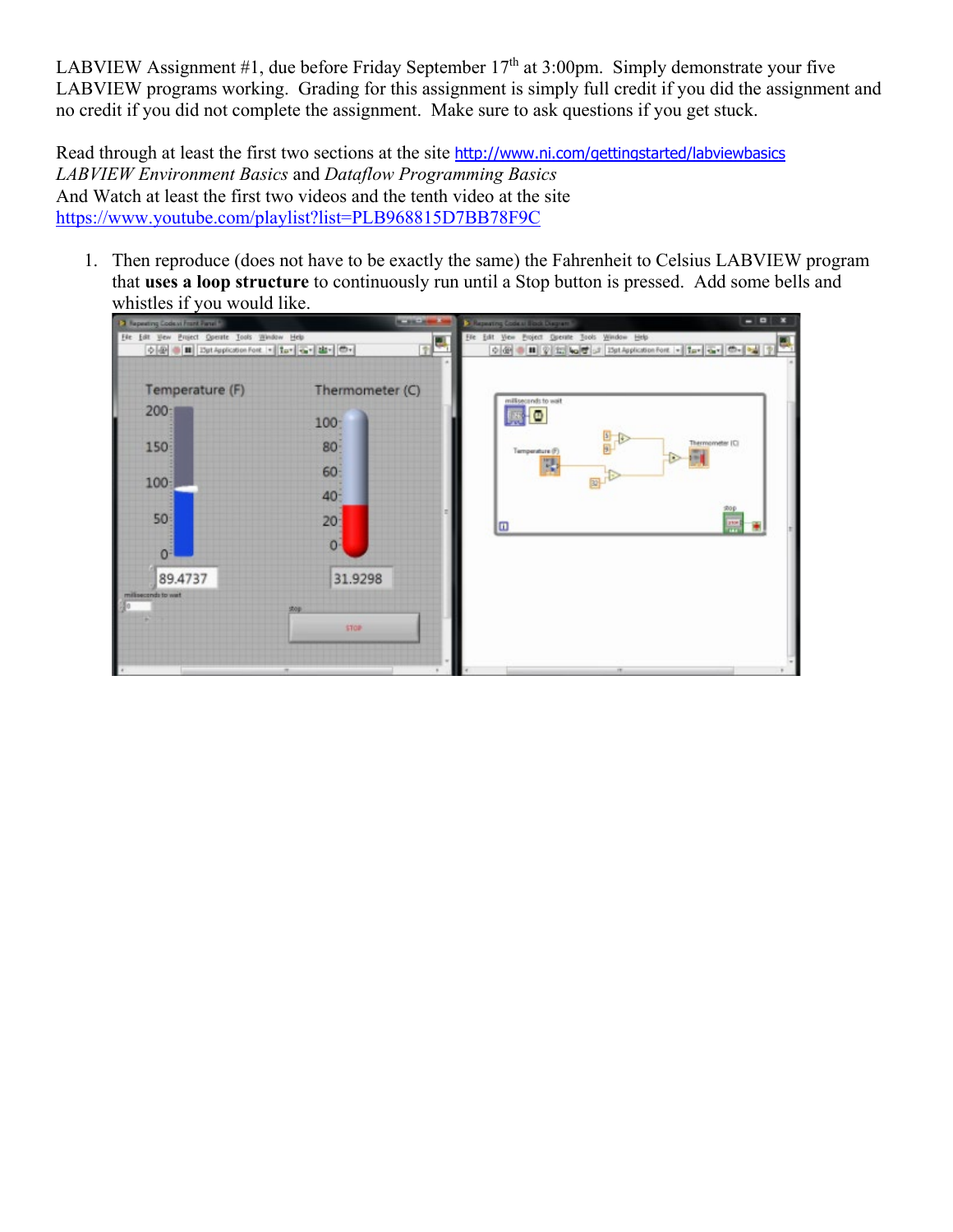Read through all 12 sections at the site <http://www.ni.com/gettingstarted/labviewbasics> And watch the first 10 videos at the site <https://www.youtube.com/playlist?list=PLB968815D7BB78F9C>

You can find other good Youtube videos. Here are a few others I found to get you started [https://www.youtube.com/watch?v=Em5R\\_RM8E08](https://www.youtube.com/watch?v=Em5R_RM8E08) <https://www.youtube.com/watch?v=bflByHG5jdc> <https://www.youtube.com/watch?v=0Ea2IQeCIMY> <https://www.youtube.com/watch?v=QxoJljThkKk>

And watch the below youtube video that introduces sequence structures <https://www.youtube.com/watch?v=DjN5Fpsjwng>

2. To give you an introduction to sequence structures, reproduce the VI demonstrated in the youtube video <https://www.youtube.com/watch?v=03PykG1O1x0>. You may need to find some online help on "Case" structures" as they are used in this video but not explained.



3. To give you an introduction to event structures, reproduce the VI demonstrated in the youtube video <https://www.youtube.com/watch?v=8eO64fo3Pho> . You do not need to demonstrate the initial "polling" VI. Just the event structure VI.

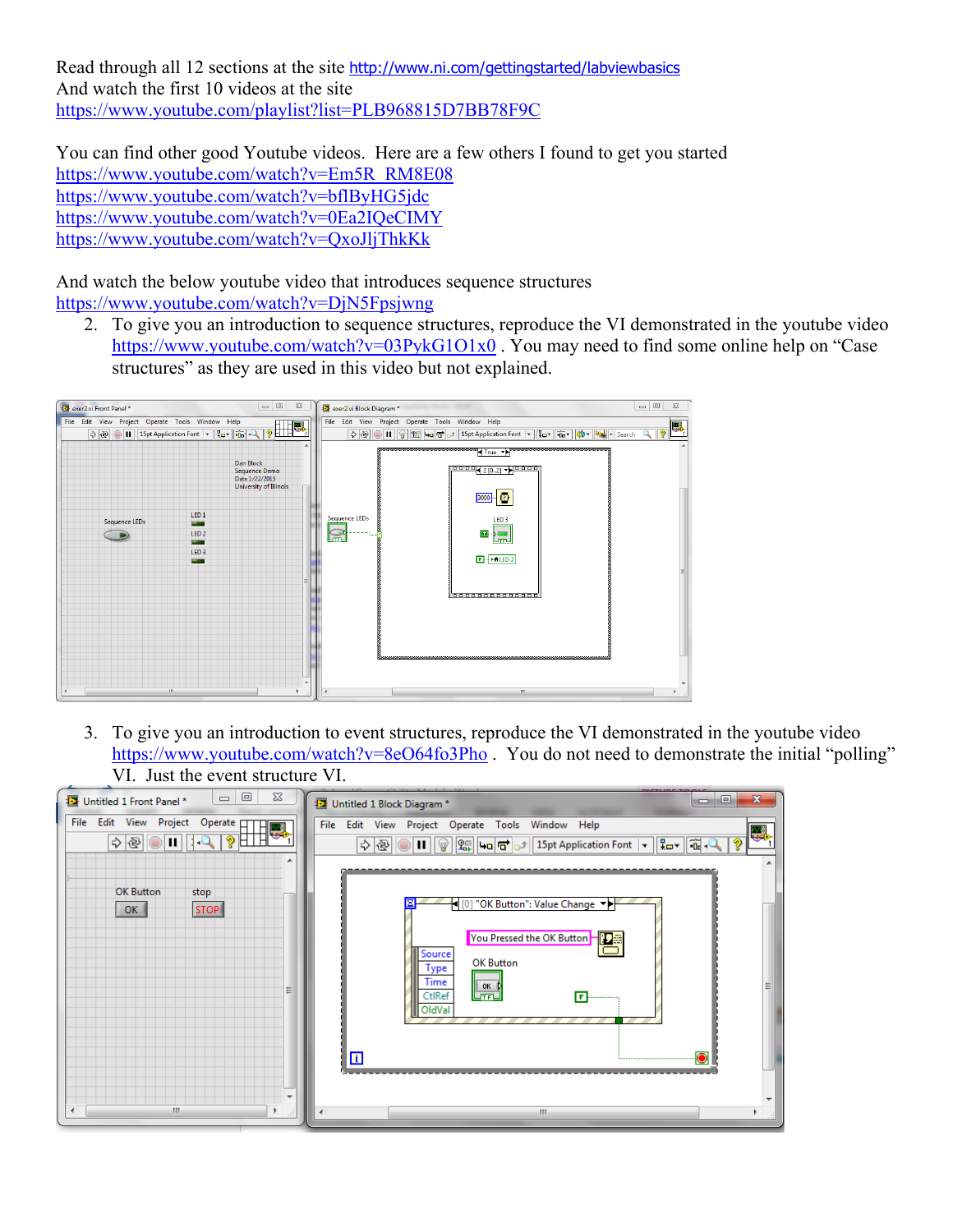Read through the Array and Clusters Tutorial at<https://www.youtube.com/watch?v=rzOT1zXBDiE> and [https://www.youtube.com/watch?v=\\_GlQ1riWjPc&list=PLB968815D7BB78F9C&index=8](https://www.youtube.com/watch?v=_GlQ1riWjPc&list=PLB968815D7BB78F9C&index=8)

4. Then reproduce the following exercises:

See how a "for loop" can create a multidimensional array and use the Index Array to pull out a single row and single column and a single element. Sine is found under Mathematics->Elementary->Trig